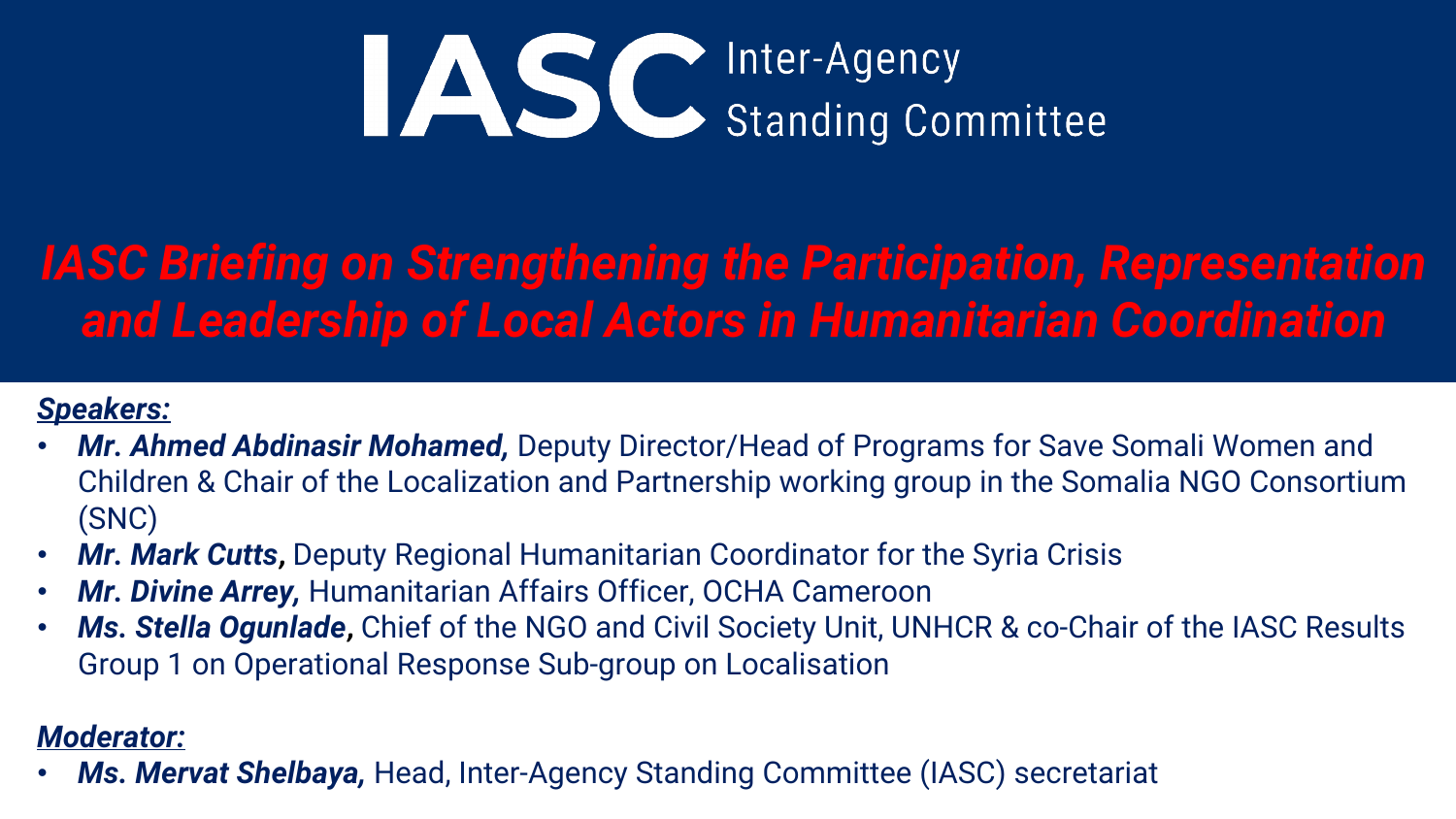## *BACKGROUND ON RESULTS GROUP (RG)1 SUB-GROUP ON LOCALIZATION*

- Established by IASC RG 1 on Operational Response in early 2020, under co-chairmanship of UNICEF and IFRC.
- Objective: Support efforts to operationalise localisation, incl. representation of national and local organisations in coordination structures.
- Take-over of chairmanship of *UNHCR and the Somali NGO Consortium* in autumn 2020.
- Members: UN Habitat, UNFPA, UNICEF, OCHA, Save the Children, Global Protection Cluster (GPC), Global Education Cluster (GEC), NEAR, CRS, Global CCCM, IFRC and ICVA.

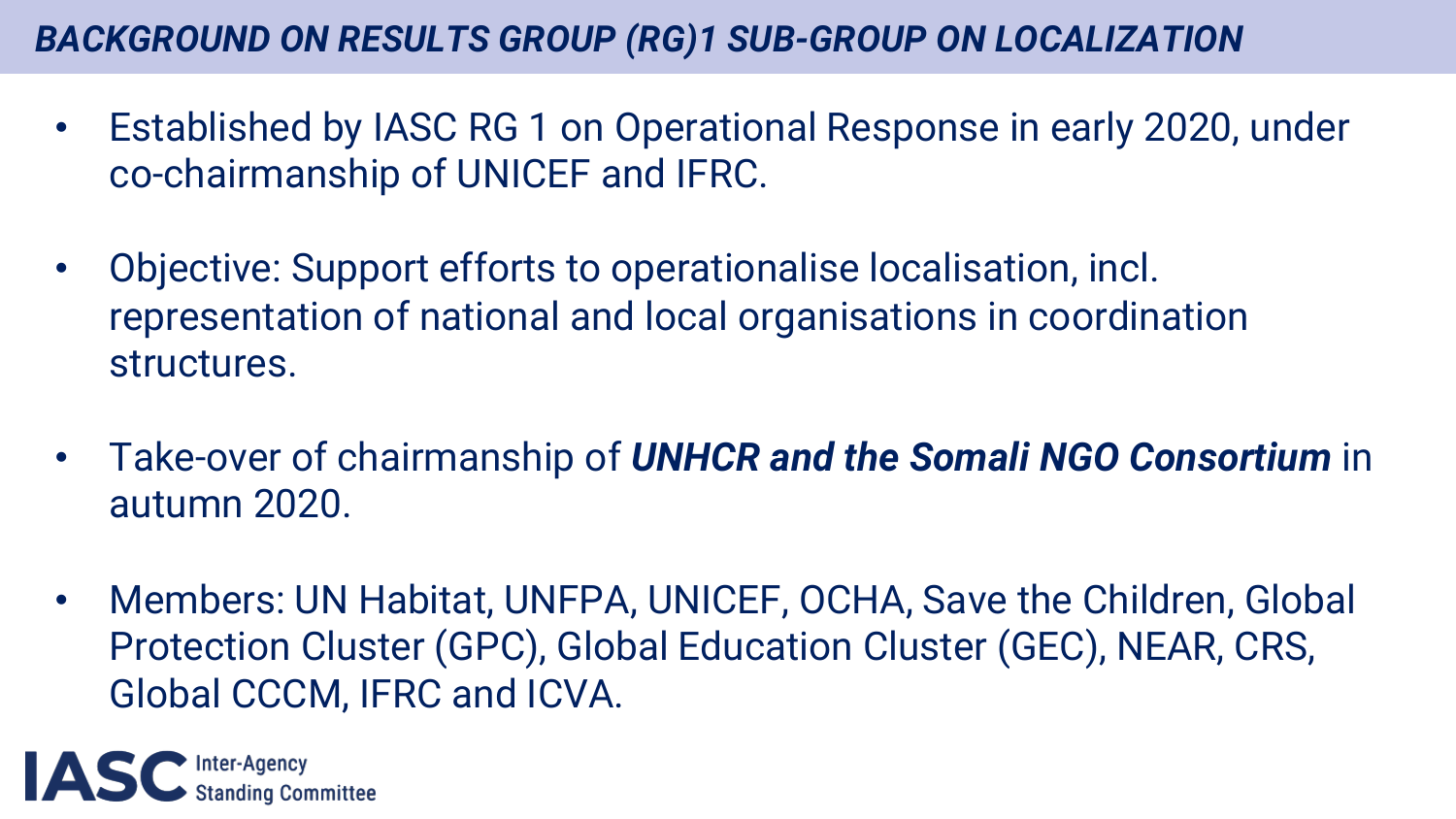- Objective: Ensure *50%* of sub-group members are National and Local NGOs.
- Representation of all regions.
- Development of *Selection criteria and launch of Call for Interest.*

Inclusion of National and Local NGOs in RG1 subgroup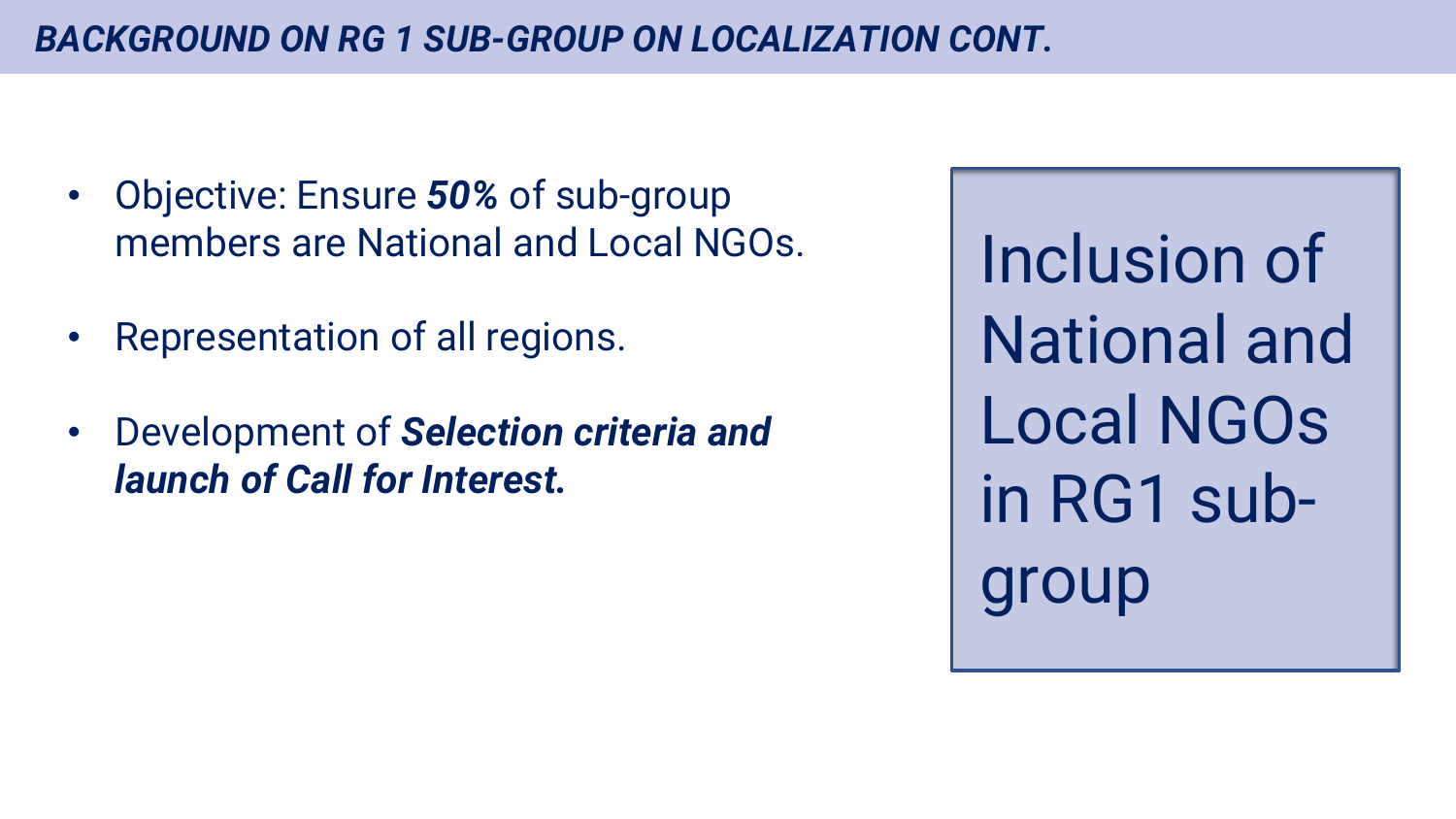- Objective: *Strengthen collaboration* between *local governments* and *humanitarian actors* on preparedness, response and recovery.
- Developed by Global Alliance for Urban Crises, the United Cities and Local Governments, etc.
- Two key components:
	- 1. A *Statement of Principles and Commitments*
	- 2. An *Operational Guidance Note*
- Validation by the IASC Principals before Great Bargain High-Level Meeting in July 2021.

Inter-Agency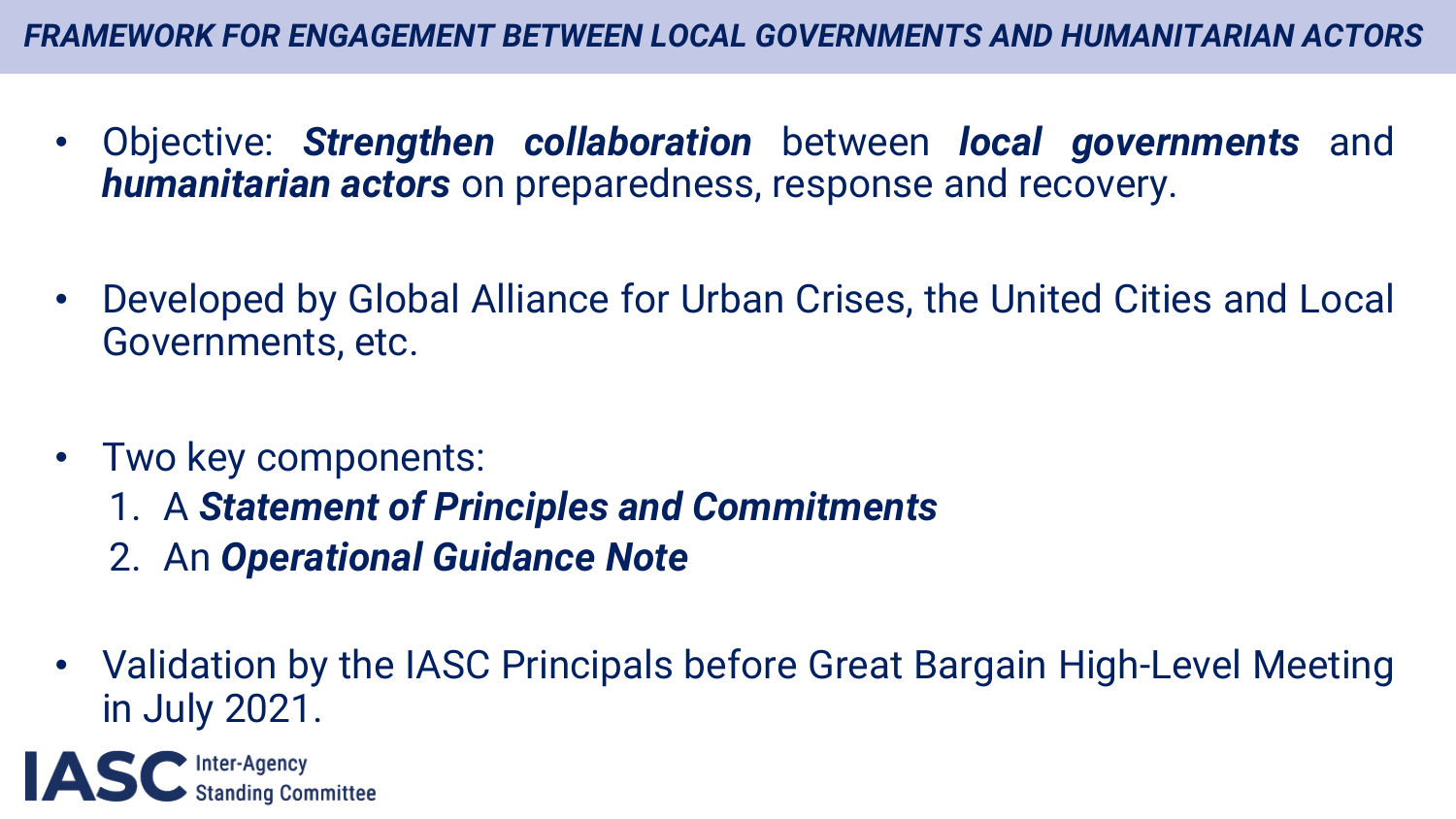### *INFORMATION REPOSITORY ON LOCALIZATION*

Information **Repository** on Localization

- **Objective: Improve** localization and o
- Include [guidanc](mailto:moserlhallaq@un.org)e case studies, in initiatives and pro
- **Online on** *reliefwe* 
	- Input can be (moserl@unhcr.o (hallaq@un.org).

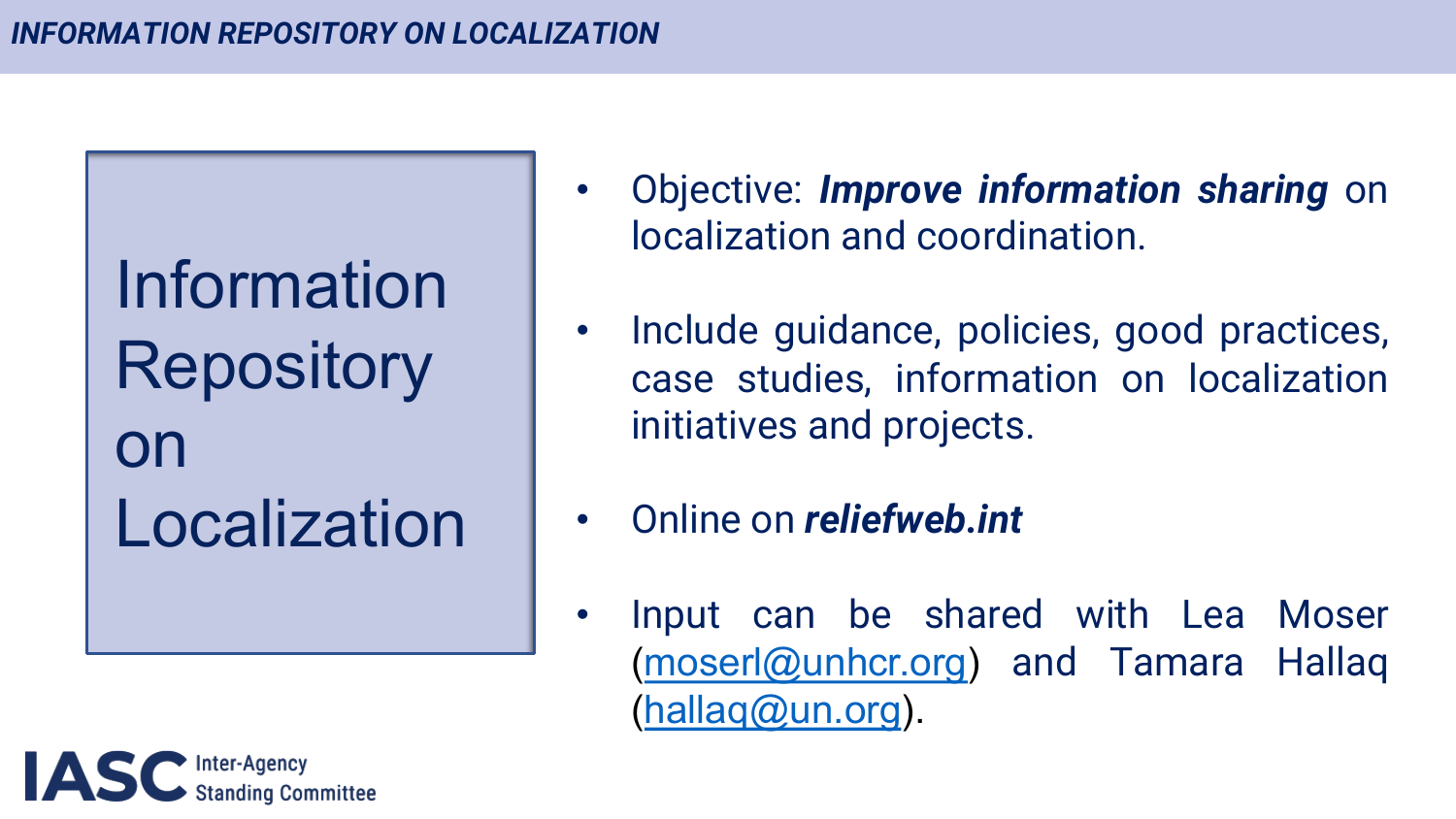## *GUIDANCE ON MEANINGFUL PARTICIPATION OF LOCAL/NATIONAL CIVIL SOCIETY ACTORS IN IASC COORDINATION*

- Objective: Guidance for HC/HCTs, clusters, etc. to support meaningful *participation of local/national NGOs* and other civil society actors in coordination.
- Covers inter alia areas of Participation, Leadership, Capacity Strengthening, Collaboration on Preparedness, Response and Nexus, Accountability and Monitoring **Indicators.**
- Review by different RGs, global clusters, Great Bargain workstreams, national NGOs, etc. before IASC endorsement.

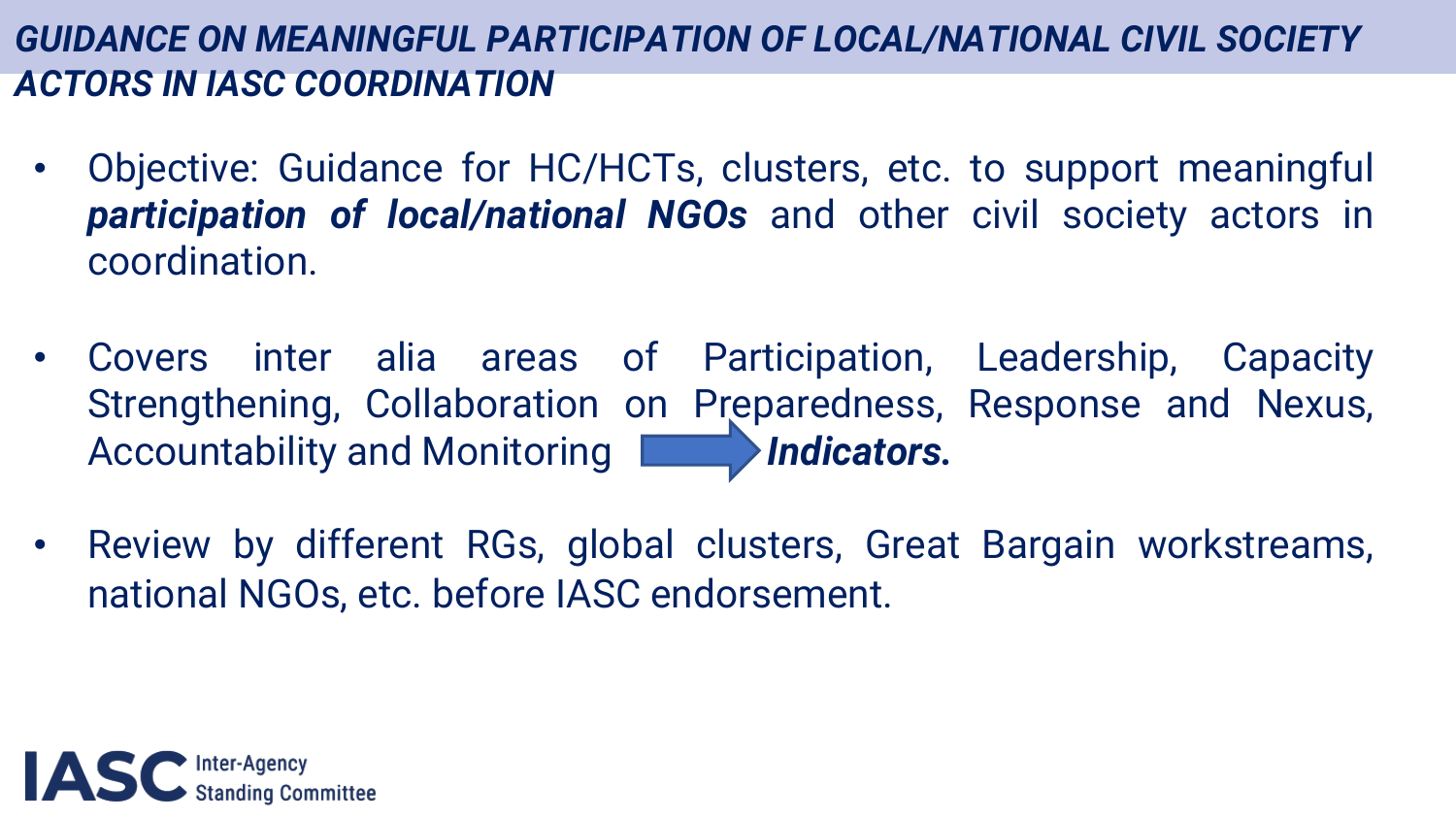### **IASC INTERIM GUIDANCE ON LOCALIZATION AND THE**



- [Developed](mailto:pmajwa@unicef.org) in response and endorsed by IAS
- Objective: Guidance adapting Covid-19 re advancing the locali
- Please share feedback (pmajwa@unicef.org Correspondence (ias

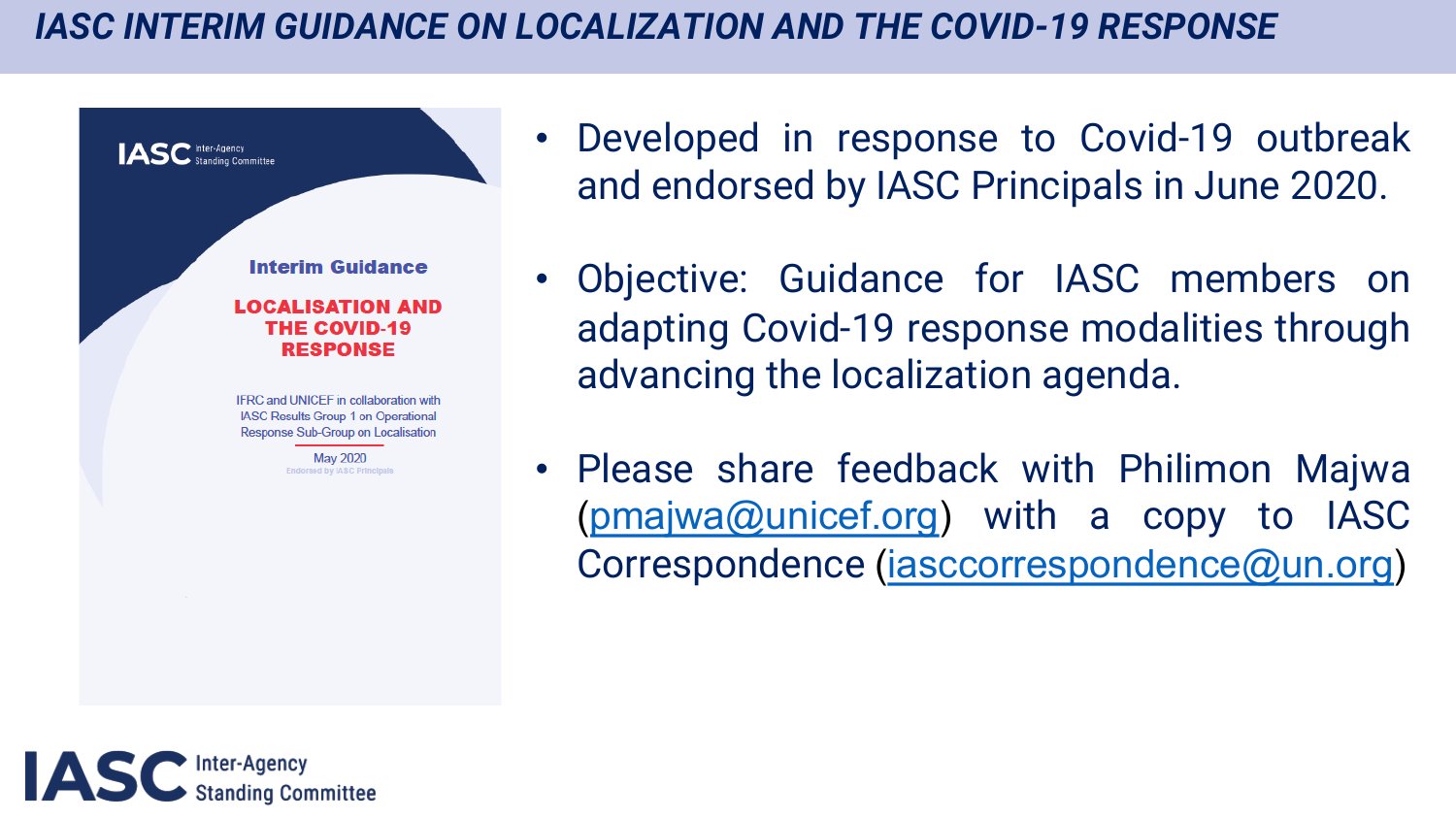

## Where to go for more infor

The Interim Guidance on Localisation and the COV valuable resources can be found on the https://interagencystandingcomm